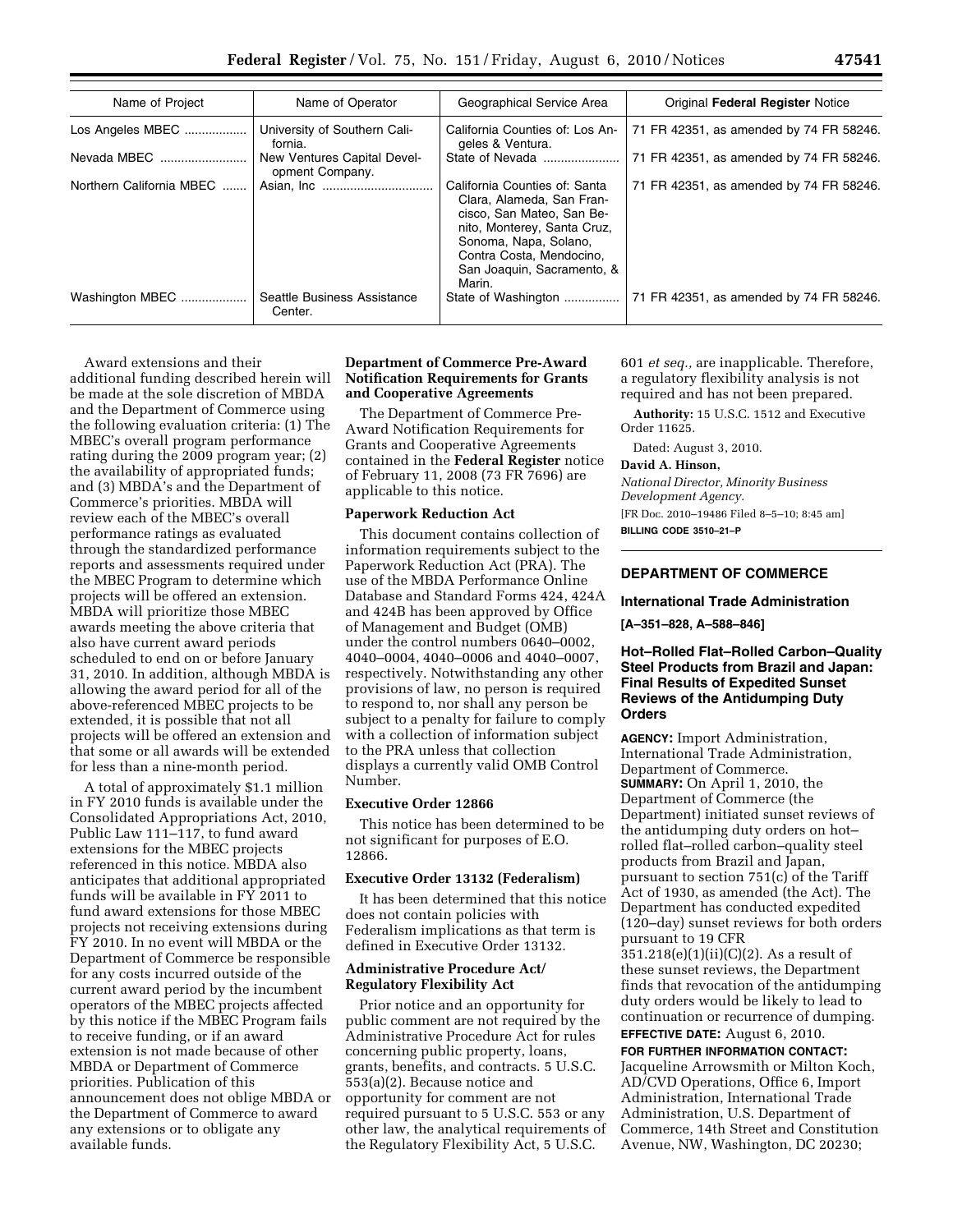telephone: (202) 482–5255 and (202) 482–2584, respectively.

# **SUPPLEMENTARY INFORMATION:**

#### **Background**

On April 1, 2010, the Department published the notice of initiation of the second sunset reviews of the antidumping duty orders on hot–rolled flat–rolled carbon–quality steel products from Brazil and Japan pursuant to section 751(c) of the Act. *See Initiation of Five–Year (*''*Sunset*''*) Review*, 75 FR 16437 (April 1, 2010).

The Department received notices of intent to participate on behalf of United States Steel Corporation, Nucor Corporation, Gallatin Steel, SSAB N.A.D., Steel Dynamics, Inc., and ArcelorMittal USA Inc. (collectively ''domestic interested parties''), within the deadline specified in 19 CFR 351.218(d)(1)(i). The companies claimed interested party status under section 771(9)(C) of the Act as producers of the subject merchandise in the United States.

The Department received an adequate substantive response to the notice of initiation from the domestic interested parties within the deadline specified in 19 CFR 351.218(d)(3)(i). We received no substantive responses from respondent interested parties with respect to either of the orders covered by these sunset reviews. As a result, pursuant to 19 CFR 351.218(e)(1)(ii)(C)(2), the Department has conducted expedited (120–day) sunset reviews of the antidumping duty orders on hot–rolled flat–rolled carbon– quality steel products from Brazil and Japan.

# **Scope of the Orders**

The products covered by the antidumping duty orders are certain hot–rolled flat–rolled carbon–quality

steel products of a rectangular shape, of a width of 0.5 inch or greater, neither clad, plated, nor coated with metal and whether or not painted, varnished, or coated with plastics or other non– metallic substances, in coils (whether or not in successively superimposed layers) regardless of thickness, and in straight lengths, of a thickness less than 4.75 mm and of a width measuring at least 10 times the thickness. Universal mill plate (*i.e.*, flat–rolled products rolled on four faces or in a closed box pass, of a width exceeding 150 mm, but not exceeding 1250 mm and of a thickness of not less than 4 mm, not in coils and without patterns in relief) of a thickness not less than 4.0 mm is not included within the scope of the orders.

Specifically included in the scope are vacuum degassed, fully stabilized (commonly referred to as interstitial– free (IF)) steels, high strength low alloy (HSLA) steels, and the substrate for motor lamination steels. IF steels are recognized as low carbon steels with micro–alloying levels of elements such as titanium and/or niobium added to stabilize carbon and nitrogen elements. HSLA steels are recognized as steels with micro–alloying levels of elements such as chromium, copper, niobium, titanium, vanadium, and molybdenum. The substrate for motor lamination steels contains micro–alloying levels of elements such as silicon and aluminum.

Steel products to be included in the scope of the orders, regardless of Harmonized Tariff Schedule of the United States (HTSUS) definitions, are products in which: 1) iron predominates, by weight, over each of the other contained elements; 2) the carbon content is 2 percent or less, by weight; and 3) none of the elements listed below exceeds the quantity, by weight, respectively indicated:

- 1.80 percent of manganese, or
- 1.50 percent of silicon, or
- 1.00 percent of copper, or
- 0.50 percent of aluminum, or
- 1.25 percent of chromium, or
- 0.30 percent of cobalt, or 0.40 percent of lead, or
- 1.25 percent of nickel, or
- 0.30 percent of tungsten, or
- 0.012 percent of boron, or
- 0.10 percent of molybdenum, or
- 0.10 percent of niobium, or
- 0.41 percent of titanium, or
- 0.15 percent of vanadium, or
- 0.15 percent of zirconium.

All products that meet the physical and chemical description provided above are within the scope of the orders unless otherwise excluded. The following products, by way of example, are outside and/or specifically excluded from the scope of the orders:

- Alloy hot–rolled steel products in which at least one of the chemical elements exceeds those listed above (including *e.g.*, ASTM specifications A543, A387, A514, A517, and A506).
- SAE/AISI grades of series 2300 and higher.
- Ball bearing steels, as defined in the HTSUS.
- Tool steels, as defined in the HTSUS.
- Silico–manganese (as defined in the HTSUS) or silicon electrical steel with a silicon level exceeding 1.50 percent.
- ASTM specifications A710 and A736.
- USS Abrasion–resistant steels (USS AR 400, USS AR 500).
- Hot–rolled steel coil which meets the following chemical, physical and mechanical specifications:

|                 | Mr.       |            |               | וכ              |                 | Ψu           | Νı        |
|-----------------|-----------|------------|---------------|-----------------|-----------------|--------------|-----------|
| $0.10 - 0.14\%$ | 0.90% Max | 0.025% Max | $0.005\%$ Max | $0.30 - 0.50\%$ | $0.50 - 0.70\%$ | 0.20 - 0.40% | 0.20% Max |

Width = 44.80 inches maximum; Thickness = 0.063 - 0.198 inches; Yield Strength = 50,000 ksi minimum; Tensile Strength = 70,000 - 88,000 psi. • Hot–rolled steel coil which meets

the following chemical, physical and mechanical specifications:

|                 | Mn                   |                         | اب                   | Cr                   | Cu                | Ni        | Mo        |
|-----------------|----------------------|-------------------------|----------------------|----------------------|-------------------|-----------|-----------|
| $0.10 - 0.16\%$ | $0.70 -$<br>$0.90\%$ | 0.025% Max   0.006% Max | $0.30 -$<br>$0.50\%$ | $0.50 -$<br>$0.70\%$ | $0.25\%$ Max $^+$ | 0.20% Max | 0.21% Max |

Width = 44.80 inches maximum; Thickness = 0.350 inches maximum; Yield Strength = 80,000 ksi minimum; Tensile Strength = 105,000 psi Aim. • Hot–rolled steel coil which meets

the following chemical, physical and mechanical specifications: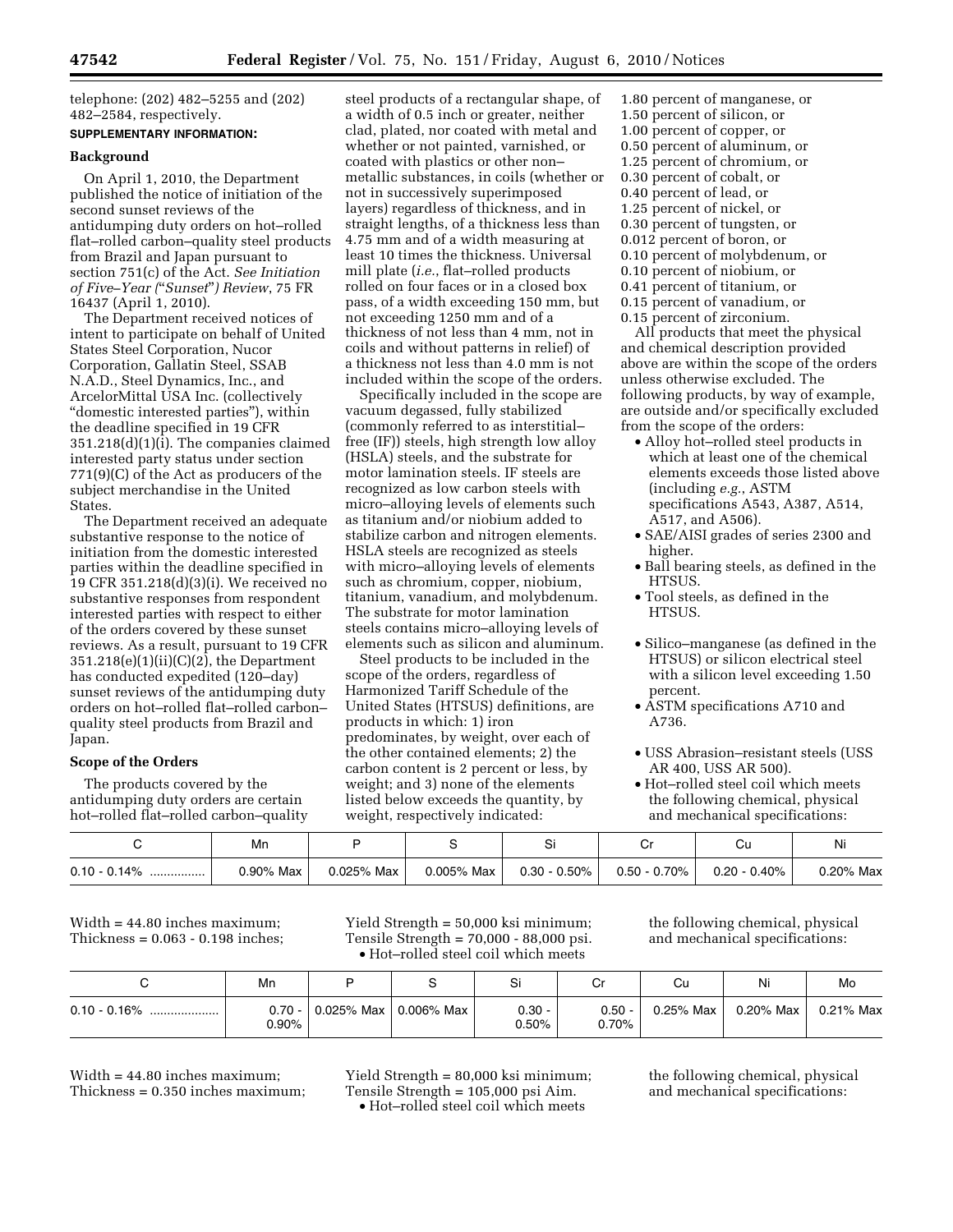|                 | Mn                 |               |               | r:                | ◡                 | Cu                | Ni        | V(wt)                  | Сb        |
|-----------------|--------------------|---------------|---------------|-------------------|-------------------|-------------------|-----------|------------------------|-----------|
| $0.10 - 0.14\%$ | $.30 -$<br>$.80\%$ | 0.025%<br>Max | 0.005%<br>Max | $0.30 -$<br>0.50% | $0.50 -$<br>0.70% | $0.20 -$<br>0.40% | 0.20% Max | $0.10$ Max $\parallel$ | 0.08% Max |

Width = 44.80 inches maximum; Thickness = 0.350 inches maximum; Yield Strength = 80,000 ksi minimum; Tensile Strength = 105,000 psi Aim. • Hot–rolled steel coil which meets

the following chemical, physical and mechanical specifications:

| ⌒<br>◡       | Mn       |                  |                  | Si        | Cr            | Cu        | Ni        | Nb            | Ca      | mι                |
|--------------|----------|------------------|------------------|-----------|---------------|-----------|-----------|---------------|---------|-------------------|
| 0.15%<br>Max | .40% Max | $0.025\%$<br>Max | $0.010\%$<br>Max | 0.50% Max | 1.00% Max $ $ | 0.50% Max | 0.20% Max | 0.005%<br>Min | Treated | $0.01 -$<br>0.07% |

Width = 39.37 inches; Thickness = 0.181 inches maximum; Yield Strength = 70,000 psi minimum for thicknesses ≤ 0.148 inches and 65,000 psi minimum for thicknesses >0.148 inches; Tensile Strength = 80,000 psi minimum.

- Hot–rolled dual phase steel, phase– hardened, primarily with a ferritic– martensitic microstructure, contains 0.9 percent up to and including 1.5 percent silicon by weight, further characterized by either (i) tensile strength between 540 N/mm2 and 640 N/mm2 and an elongation percentage ≥ 26 percent for thicknesses of 2 mm and above, or (ii) a tensile strength between 590 N/mm2 and 690 N/mm2 and an elongation percentage ≥ 25 percent for thicknesses of 2mm and above.
- Hot–rolled bearing quality steel, SAE grade 1050, in coils, with an inclusion rating of 1.0 maximum per ASTM E 45, Method A, with excellent surface quality and chemistry restrictions as follows: 0.012 percent maximum phosphorus, 0.015 percent maximum sulfur, and 0.20 percent maximum residuals including 0.15 percent maximum chromium.
- Grade ASTM A570–50 hot–rolled steel sheet in coils or cut lengths, width of 74 inches (nominal, within ASTM tolerances), thickness of 11 gauge (0.119 inch nominal), mill edge and skin passed, with a minimum copper content of 0.20%.

The merchandise subject to the orders is classified in the HTSUS at subheadings: 7208.10.15.00, 7208.10.30.00, 7208.10.60.00, 7208.25.30.00, 7208.25.60.00, 7208.26.00.30, 7208.26.00.60, 7208.27.00.30, 7208.27.00.60, 7208.36.00.30, 7208.36.00.60, 7208.37.00.30, 7208.37.00.60, 7208.38.00.15, 7208.38.00.30, 7208.38.00.90, 7208.39.00.15, 7208.39.00.30, 7208.39.00.90, 7208.40.60.30, 7208.40.60.60, 7208.53.00.00, 7208.54.00.00,

7208.90.00.00, 7210.70.30.00, 7210.90.90.00, 7211.14.00.30, 7211.14.00.90, 7211.19.15.00, 7211.19.20.00, 7211.19.30.00, 7211.19.45.00, 7211.19.60.00, 7211.19.75.30, 7211.19.75.60, 7211.19.75.90, 7212.40.10.00, 7212.40.50.00, 7212.50.00.00.

Certain hot–rolled flat–rolled carbon– quality steel products are covered by the orders, including: vacuum degassed, fully stabilized; high strength low alloy; and the substrate for motor lamination steel may also enter under the following tariff numbers: 7225.11.00.00, 7225.19.00.00, 7225.30.30.50, 7225.30.70.00, 7225.40.70.00, 7225.99.00.90, 7226.11.10.00, 7226.11.90.30, 7226.11.90.60, 7226.19.10.00, 7226.19.90.00, 7226.91.50.00, 7226.91.70.00, 7226.91.80.00, and 7226.99.00.00. Although the HTSUS subheadings are provided for convenience and Customs purposes, the written description of the merchandise covered by the orders is dispositive.

# **Analysis of Comments Received**

All issues raised in these reviews are addressed in the ''Issues and Decision Memorandum: Final Results of Expedited Sunset Reviews of the Antidumping Duty Orders on Hot– Rolled Flat–Rolled Carbon–Quality Steel Products from Brazil and Japan'' from Edward C. Yang, Acting Deputy Assistant Secretary for Antidumping and Countervailing Duty Operations, to Ronald K. Lorentzen, Deputy Assistant Secretary for Import Administration, dated concurrently with this notice (''Issues and Decision Memorandum''), which is hereby adopted by this notice. The issues discussed in the Issues and Decision Memorandum include the likelihood of continuation or recurrence of dumping and the magnitude of the margins likely to prevail if the orders were revoked. Parties can find a complete discussion of all issues raised in these reviews and the corresponding

recommendations in this public memorandum which is on file in the Central Records Unit, room 1117 of the main Commerce Department building.

In addition, a complete version of the Issues and Decision Memorandum can be accessed directly on the Internet at *http://ia.ita.doc.gov/frn*. The paper copy and electronic version of the Issues and Decision Memorandum are identical in content.

# **Final Results of Reviews**

We determine that revocation of the antidumping duty orders on hot–rolled flat–rolled carbon–quality steel products from Brazil and Japan would be likely to lead to continuation or recurrence of dumping at the following weighted– average percentage margins:

| Producer/Exporter for Brazil                                   | Weighted<br>Average<br>Margin |
|----------------------------------------------------------------|-------------------------------|
| Companhia Siderurgica Nacional<br>Usinas Siderurgicas de Minas | 41.27%                        |
|                                                                | 43.40%                        |
| Companhia Siderurgica Paulista                                 | 43.40%                        |
| All Others                                                     | 42.12%                        |
|                                                                |                               |
| Producer/Exporter for Japan                                    | Weighted<br>Average<br>Margin |

|                            | Margin |
|----------------------------|--------|
| Kawasaki Steel Corporation | 40.26% |
| NKK Corporation            | 17.70% |
| Nippon Steel Corporation   | 19.95% |
|                            | 22.92% |

This notice also serves as the only reminder to parties subject to administrative protective orders (APO) of their responsibility concerning the return or destruction of proprietary information disclosed under APO in accordance with 19 CFR 351.305. Timely notification of the return or destruction of APO materials or conversion to judicial protective orders is hereby requested. Failure to comply with the regulations and terms of an